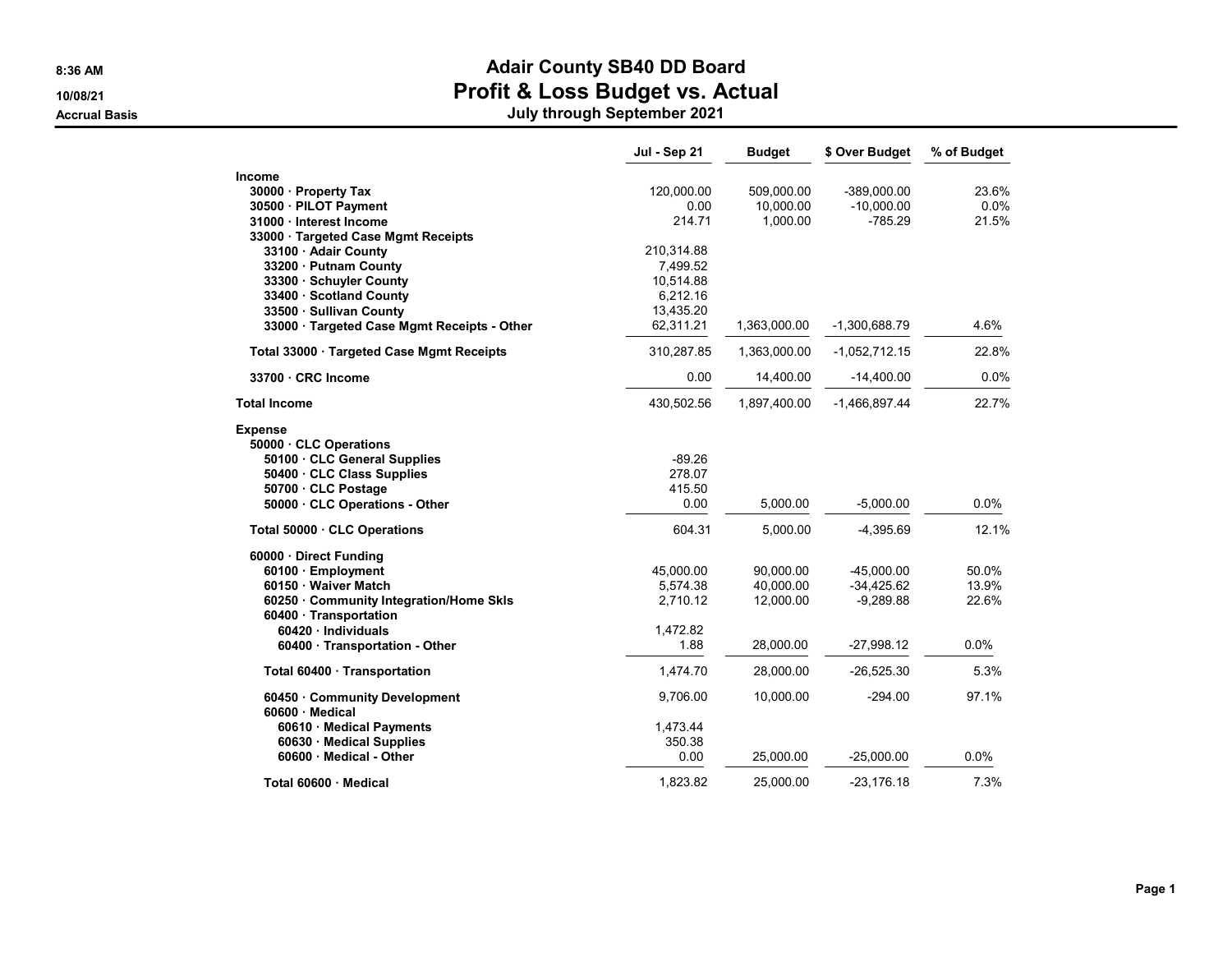# 8:36 AM **Adair County SB40 DD Board**

10/08/21 Profit & Loss Budget vs. Actual Accrual Basis July through September 2021

|                                               | Jul - Sep 21 | <b>Budget</b> | \$ Over Budget | % of Budget |
|-----------------------------------------------|--------------|---------------|----------------|-------------|
| 60700 General Relief                          |              |               |                |             |
| 60710 · Camp, Conferences & Memberships       |              |               |                |             |
| 60718 · Camp, Conf, & Member.- Ind.           | 139.20       |               |                |             |
| 60710 Camp, Conferences & Memberships - Other | 200.00       |               |                |             |
| Total 60710 · Camp, Conferences & Memberships | 339.20       |               |                |             |
| 60740 · Summer Program                        | 0.00         | 20,000.00     | $-20,000.00$   | 0.0%        |
| 60700 General Relief - Other                  | 8.619.41     | 17,000.00     | $-8,380.59$    | 50.7%       |
| Total 60700 · General Relief                  | 8,958.61     | 37,000.00     | $-28,041.39$   | 24.2%       |
| Total 60000 · Direct Funding                  | 75,247.63    | 242,000.00    | -166,752.37    | 31.1%       |
| 60950 · CRC Expense                           | 0.00         | 9,000.00      | $-9,000.00$    | $0.0\%$     |
| 61000 · Funding to Other Counties             |              |               |                |             |
| 61100 · Funding to Putnam County              | 521.56       |               |                |             |
| 61200 · Funding to Schuyler County            | 1,794.59     |               |                |             |
| 61300 · Funding to Scotland County            | 520.13       |               |                |             |
| 61400 · Funding to Sullivan County            | 1,452.02     |               |                |             |
| 61000 · Funding to Other Counties - Other     | 0.00         | 30,000.00     | $-30,000.00$   | 0.0%        |
| Total 61000 · Funding to Other Counties       | 4,288.30     | 30,000.00     | $-25,711.70$   | 14.3%       |
| 80000 · Programming - Indirect                |              |               |                |             |
| 80500 · Accreditation                         | 0.00         | 10,000.00     | $-10,000.00$   | 0.0%        |
| 81000 · Board Expense                         | 0.00         | 1,000.00      | $-1,000.00$    | 0.0%        |
| 82000 · Governmental Relations                | 0.00         | 250.00        | $-250.00$      | 0.0%        |
| 83000 Conferences/Workshops                   | 2,282.84     | 5,000.00      | -2,717.16      | 45.7%       |
| 83500 Depreciation Expense                    | 10,106.47    |               |                |             |
| 84000 · Dues and Memberships                  | 469.00       | 3,500.00      | $-3,031.00$    | 13.4%       |
| 85000 · Employee Travel                       |              |               |                |             |
| 71150 · TCM Adair Mileage                     | 776.21       |               |                |             |
| 72150 · TCM Putnam Mileage                    | 127.68       |               |                |             |
| 73150 · TCM Schuyler Mileage                  | 63.84        |               |                |             |
| 74150 · TCM Scotland Mileage                  | 0.56         |               |                |             |
| 75150 · TCM Sullivan Mileage                  | 337.68       |               |                |             |
| 85000 · Employee Travel - Other               | 0.00         | 22,000.00     | $-22,000.00$   | 0.0%        |
| Total 85000 · Employee Travel                 | 1,305.97     | 22,000.00     | $-20,694.03$   | 5.9%        |
| 86000 · Insurance                             |              |               |                |             |
| 86100 Directors & Officers                    | 425.00       |               |                |             |
| 86000 · Insurance - Other                     | 2,813.35     | 26,000.00     | -23,186.65     | 10.8%       |
| Total 86000 · Insurance                       | 3,238.35     | 26,000.00     | $-22.761.65$   | 12.5%       |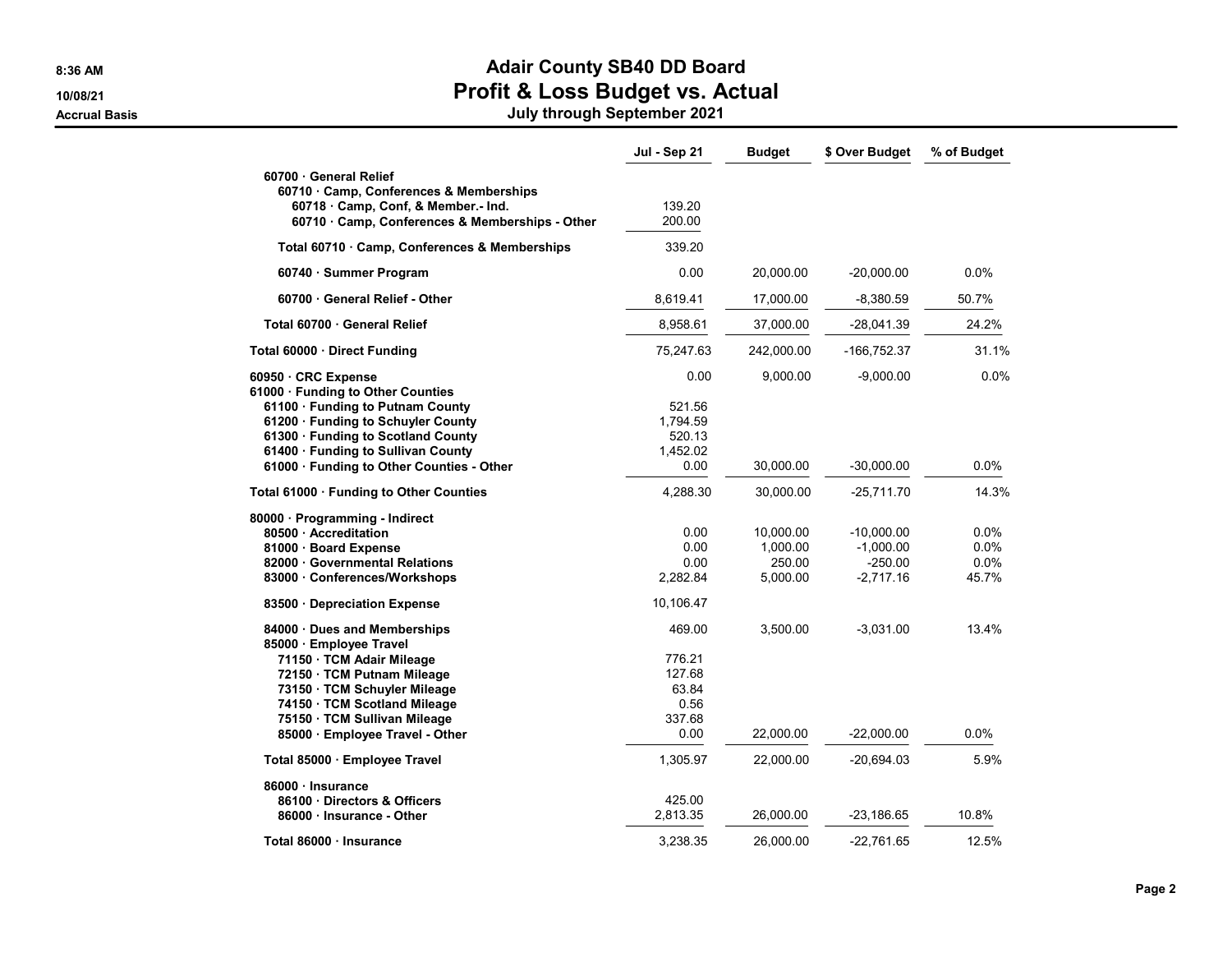## 8:36 AM BOAT AND THE SERVICE OF STREET AND ACAIT COUNTY SEAD DD BOAT COUNTY

10/08/21 Profit & Loss Budget vs. Actual

|                                                                                               | Jul - Sep 21 | <b>Budget</b> | \$ Over Budget | % of Budget |
|-----------------------------------------------------------------------------------------------|--------------|---------------|----------------|-------------|
| 87000 Office Expenses                                                                         |              |               |                |             |
| 87100 · Office Supplies                                                                       |              |               |                |             |
| 87110 Office Supplies-Country Club                                                            | 46.74        |               |                |             |
| 87120 Office Supplies-McPherson                                                               | $-1,536.43$  |               |                |             |
| 87130 Office Supplies- PPE                                                                    | 99.84        |               |                |             |
| 87100 Office Supplies - Other                                                                 | 0.00         | 7,000.00      | $-7,000.00$    | $0.0\%$     |
| Total 87100 · Office Supplies                                                                 | $-1,389.85$  | 7,000.00      | $-8,389.85$    | $-19.9%$    |
| 87200 · Postage                                                                               |              |               |                |             |
| 87210 · Postage-General                                                                       | 148.08       |               |                |             |
| 87220 · Postage-TCM                                                                           | 157.60       |               |                |             |
| 87200 · Postage - Other                                                                       | 0.00         | 1,750.00      | $-1,750.00$    | 0.0%        |
| Total 87200 · Postage                                                                         | 305.68       | 1,750.00      | $-1,444.32$    | 17.5%       |
| 87300 · Advertising/Marketing                                                                 | 77.09        | 1,000.00      | $-922.91$      | 7.7%        |
| 87400 Copier                                                                                  |              |               |                |             |
| 87410 Copier-Country Club                                                                     | 252.00       |               |                |             |
| 87420 · Copier-McPherson                                                                      | 520.70       |               |                |             |
| 87400 · Copier - Other                                                                        | 0.00         | 1,500.00      | $-1,500.00$    | 0.0%        |
| Total 87400 · Copier                                                                          | 772.70       | 1,500.00      | $-727.30$      | 51.5%       |
| 87450 · Employee Retention/Appreciation<br>87700 · Building Maintenance<br>87710 · Janitorial | 583.06       | 3,500.00      | $-2,916.94$    | 16.7%       |
| 87711 · Janitorial-Country Club                                                               | 1,400.02     |               |                |             |
| 87712 · Janitorial-McPherson                                                                  | 1,302.14     |               |                |             |
| Total 87710 · Janitorial                                                                      | 2,702.16     |               |                |             |
| 87715 · Elevator/Lift Expense                                                                 | 2,097.25     |               |                |             |
| 87720 · Lawn Care                                                                             | 500.00       |               |                |             |
| 87721 · Lawn Care-Country Club                                                                |              |               |                |             |
| 87722 · Lawn Care-McPherson                                                                   | 200.00       |               |                |             |
| Total 87720 · Lawn Care                                                                       | 700.00       |               |                |             |
| 87700 · Building Maintenance - Other                                                          | 0.00         | 20,000.00     | $-20,000.00$   | $0.0\%$     |
| Total 87700 · Building Maintenance                                                            | 5,499.41     | 20,000.00     | $-14,500.59$   | 27.5%       |
| 87800 · Software & Technology                                                                 |              |               |                |             |
| 87820 · Soft & Tech-McPherson                                                                 | 119.40       |               |                |             |
| 87830 · Soft & Tech- Managed IT                                                               | 10,479.00    |               |                |             |
| 87800 · Software & Technology - Other                                                         | 15,100.00    | 55,000.00     | -39,900.00     | 27.5%       |
| Total 87800 · Software & Technology                                                           | 25,698.40    | 55,000.00     | $-29,301.60$   | 46.7%       |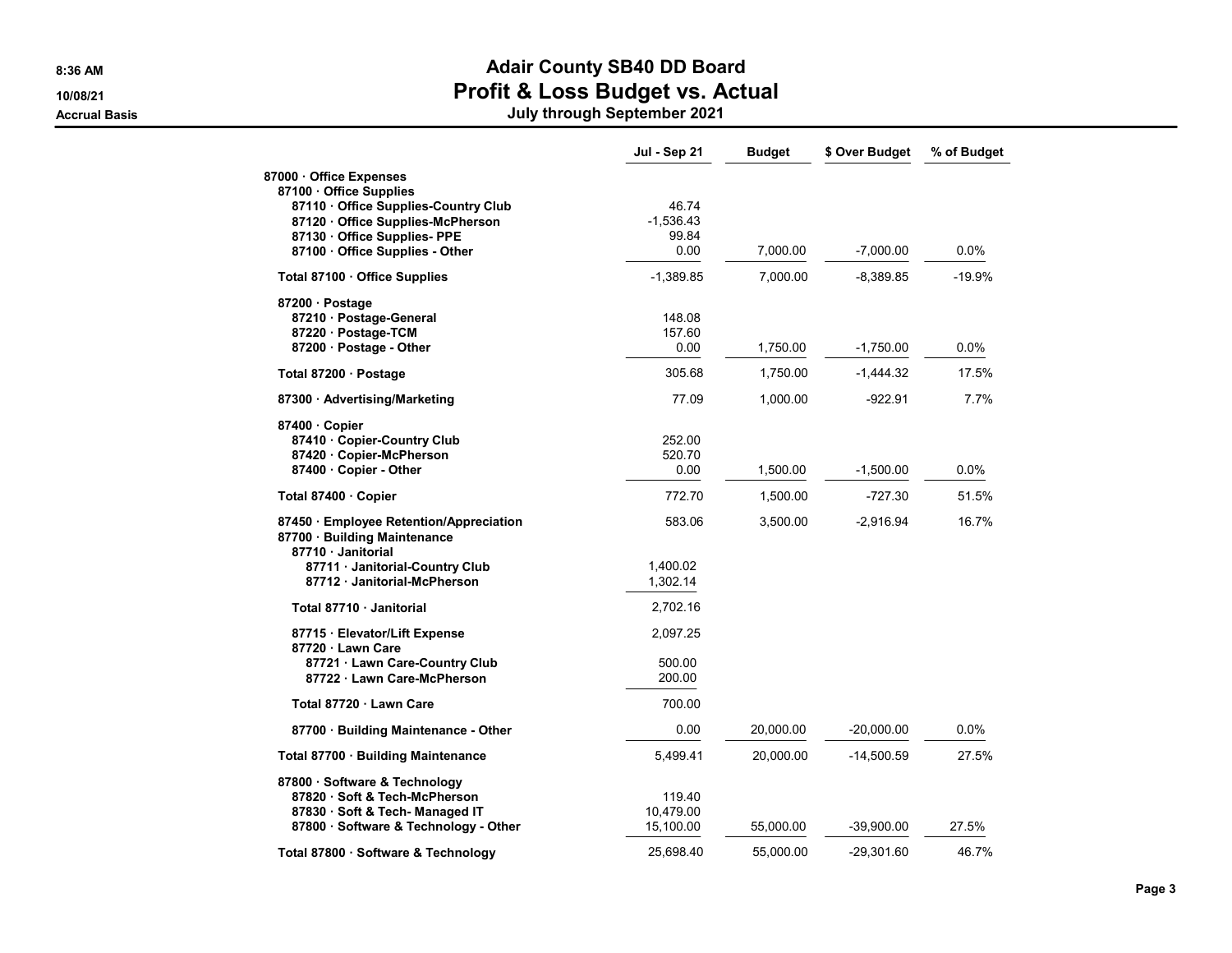#### 8:36 AM **Adair County SB40 DD Board** 10/08/21 Profit & Loss Budget vs. Actual

|                                      | Jul - Sep 21 | <b>Budget</b> | \$ Over Budget  | % of Budget |
|--------------------------------------|--------------|---------------|-----------------|-------------|
| 87900 · Representative Payee Expense | 128.00       |               |                 |             |
| Total 87000 · Office Expenses        | 31,674.49    | 89,750.00     | $-58,075.51$    | 35.3%       |
| 87500 · Personnel                    |              |               |                 |             |
| 51000 · CLC Personnel                |              |               |                 |             |
| 51100 · CLC Center Salary Expense    | 8,644.87     |               |                 |             |
| Total 51000 · CLC Personnel          | 8,644.87     |               |                 |             |
| 66000 · Payroll Expenses             |              |               |                 |             |
| 66500 · Salary Sick                  | 4,984.16     |               |                 |             |
| 66600 · FFCRA Leave                  | 1,953.01     |               |                 |             |
| 66700 · Salary Vacation              | 15,036.93    |               |                 |             |
| 66000 · Payroll Expenses - Other     | 35,822.72    |               |                 |             |
| Total 66000 · Payroll Expenses       | 57,796.82    |               |                 |             |
| 70300 · TCM Admin Salary             | 14,572.02    |               |                 |             |
| 71110 · TCM Adair Salary Expense     | 90,658.60    |               |                 |             |
| 71115 · TCM Adair Overtime           | 70.01        |               |                 |             |
| 72110 · TCM Putnam Salary Expense    | 5,370.50     |               |                 |             |
| 73110 · TCM Schuyler Salary Expense  | 8,631.53     |               |                 |             |
| 74110 · TCM Scotland Salary Expense  | 4,436.03     |               |                 |             |
| 75110 · TCM Sullivan Salary Expense  | 9,231.27     |               |                 |             |
| 87510 · Salary Expense               | 53,747.72    |               |                 |             |
| 87540 · Employee Benefits            | 45,733.60    |               |                 |             |
| 87550 · Unemployment Tax             | 166.36       |               |                 |             |
| 87500 · Personnel - Other            | 0.00         | 1,398,147.02  | $-1,398,147.02$ | $0.0\%$     |
| Total 87500 · Personnel              | 299,059.33   | 1,398,147.02  | -1,099,087.69   | 21.4%       |
|                                      |              |               |                 |             |
| 88000 · Professional Services        |              |               |                 |             |
| 88100 · Audit                        | 0.00         | 7,500.00      | $-7,500.00$     | 0.0%        |
| 88200 · Legal Services               | 0.00         | 1,000.00      | $-1,000.00$     | 0.0%        |
| 88300 Consulting                     | 0.00         | 500.00        | $-500.00$       | 0.0%        |
| Total 88000 · Professional Services  | 0.00         | 9,000.00      | $-9,000.00$     | 0.0%        |
| 88500 · Training                     |              |               |                 |             |
| 76000 · TCM Training                 | 99.68        |               |                 |             |
| 88500 · Training - Other             | 1,748.50     | 10,000.00     | $-8,251.50$     | 17.5%       |
| Total 88500 · Training               | 1,848.18     | 10,000.00     | $-8,151.82$     | 18.5%       |